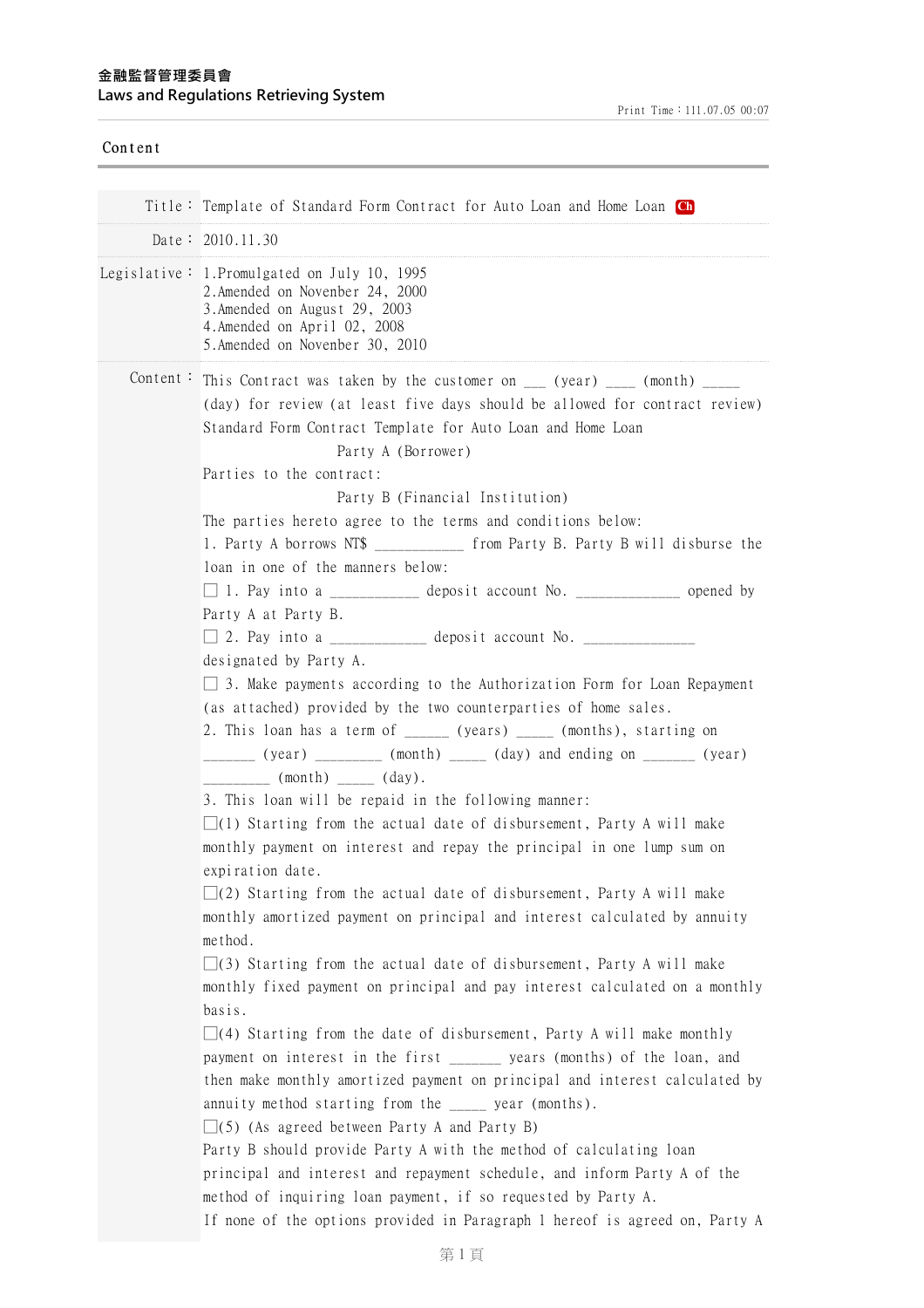will make monthly amortized payment on principal and interest calculated by annuity method starting from the date of actual disbursement. However Party A may request to change to another method of repayment as provided in Paragraph 1 at any time.

Aside from the repayment methods provided in Paragraph 1 hereof, Party A has the option to pay back the principal in installment or in one lump sum before the loan expires.

4. The method of loan interest calculation is as follows:

 $\Box(1)$  Calculated by Party B's prime rate (or other benchmark rates) at  $\frac{1}{2}$  % plus an annual rate of  $\frac{1}{2}$  % (totaling  $\frac{1}{2}$  % per annum); the interest rate will be adjusted subsequently as Party B's prime rate (or other benchmark rate) changes, and interest will be calculated at the adjusted annual rate starting from the first payment date after the adjustment.

 $\square(2)$  Calculated by Party B's prime rate (or other benchmark rates) at  $\frac{1}{2}$  % plus an annual rate of  $\frac{1}{2}$  % (totaling  $\frac{1}{2}$  % per annum); the interest rate will be adjusted subsequently as Party B's prime rate (or other benchmark rates) changes, and interest will be calculated at the adjusted annual rate starting from the date of adjustment.

 $\square(3)$  Calculated by a fixed rate of  $\_\_\_\%$  per annum.

 $\Box$ (4) (As agreed between Party A and Party B).

If none of the options provided in Paragraph 1 hereof is agreed on, the annual interest rate will be 5%.

The prime rate (or other benchmark rates) referred to in Paragraph 1 should be based on the rediscount rate of the Central Bank, average interest rate of the time deposits of major banks, average call lending rate, money market rate, or other representative and transparent market benchmark rate, plus a certain percentage.

5. When Party B adjusts its prime rate (or other benchmark rates), Party B shall notify Party A of the adjusted prime rate (or other benchmark rates). If Party B did not make such notification, the interest and delay interest will be calculated at the originally agreed rate when lending rate is adjusted higher, and calculated at lower rate when lending rate is adjusted down.

B shall post the announcement at its business places and on its website, and in addition, notify Party A in a mutually agreed manner (the agreed method of notification includes notification by phone, in writing, by email, by posting on passbook, on the printout of interest payment receipt, by display on automated teller machine (ATM), or announcement on newspaper). If no such method of notification is agreed on, Party B should notify Party A of interest rate change in writing. (There will be a time lag between the date of rate adjustment announcement and the actual date of passbook posting or notice receipt date).

When Party B adjusts the prime rate (or other benchmark rates), Party A may ask Party B to provide the principal and interest repayment method and repayment schedule calculated based on the adjusted lending rate. Where interest is calculated and paid as agreed according to Subparagraph (4), Paragraph 1 of Point 4, the provisions of preceding three paragraphs

shall apply when lending rate is adjusted.

6. Where Party A is late in repaying the principal or paying the interest,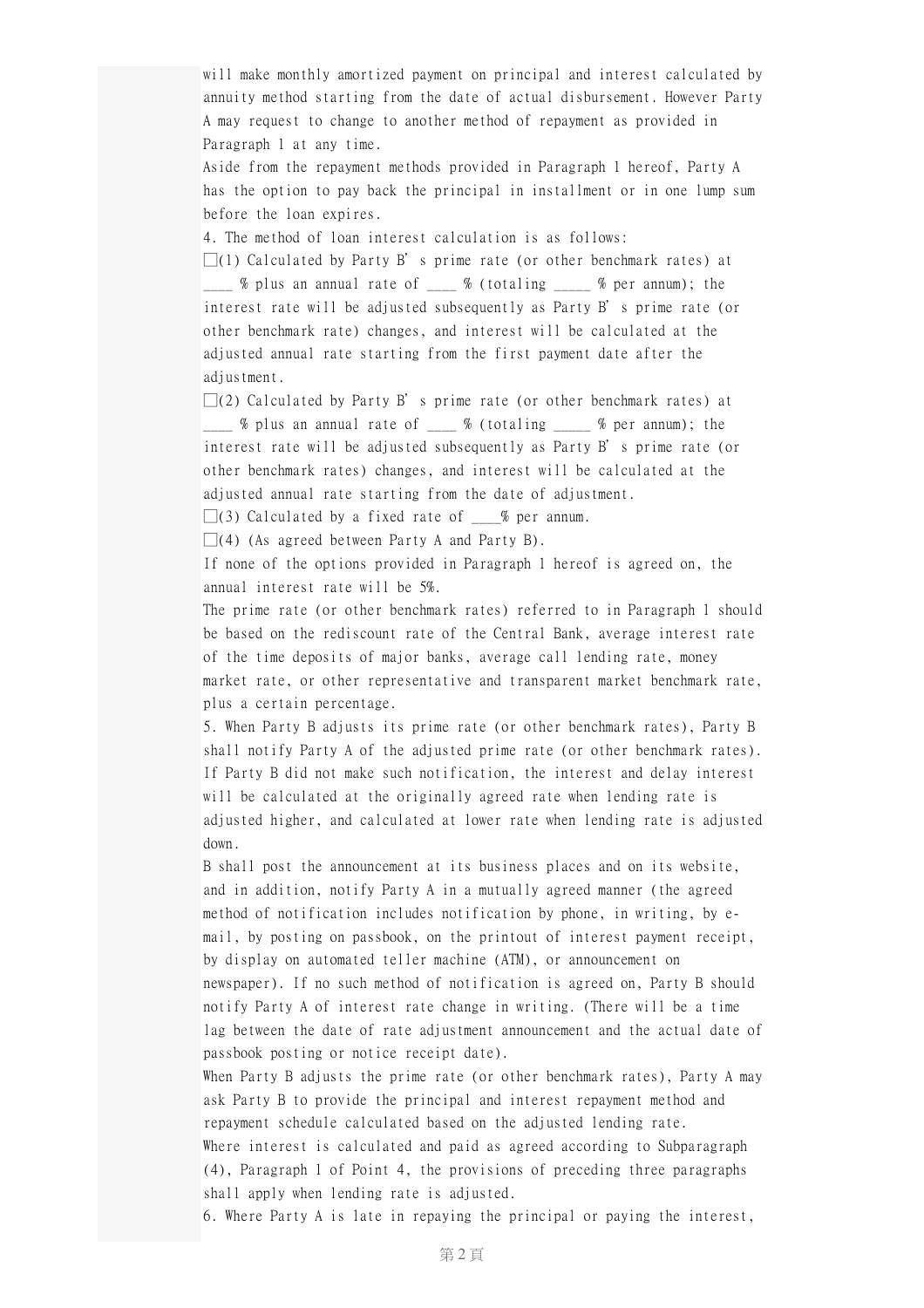Party A will be subject to penalty, starting from the principal due date for principal and starting from the interest payment date for interest, at \_\_\_\_\_ % of the lending rate based on the amount owed for payment late by \_\_\_\_ months or shorter, or for payment late by more than \_\_\_\_ months, at % of the lending rate for the portion of payment late by more than months. (The blanks above will be entered as agreed by Party B and Party A. However, the agreed interest rates shall comply with Articles 204 and 205 of the Civil Code).

6-1. If claim on self-use residential loan arises out of this contract, and the contract contains an acceleration clause (that is, when Party A is late in one installment payment, Party A automatically loses the benefit of the term and the entire balance of the loan is due), and Party A requests debt negotiation in accordance with Article 151 of Consumer Insolvency Act, Party B may not invoke the acceleration clause to exercise its right to the collateral, provided Party A has missed no more than two installment payments on the date Party A requests debt negotiation and Party A proposes a debt repayment plan in writing at the same time of requesting debt negotiation that he or she is still willing to make installment payments according to the term of this contract, that the principal, interest, penalties and relevant expenses owed are to be amortized over the remaining term of the loan, and interest will be paid on the remaining principal based on the originally agreed interest rate.

If it is apparently difficult for Party A to perform the contract for the remaining term of the contract according to the originally agreed terms and conditions, Party A may request an extension of the repayment period. If Party B determines after review that Party A indeed has the aforementioned situation, Party B may, after obtaining the consent of the guarantor, extends the repayment period up to four (4) years. During the extended period, Party A is still required to pay interest on principal owed based on the originally agreed lending rate.

The term "self-use residence" referred to in the first paragraph hereof means a building owned by Party A and in which Party A and his or her family live. If Party A has two or more residences, self-use residence shall mean the principal residence. The term "claim on self-use residential loan" means a claim arising from Party A acquiring a loan from Party B to obtain funds needed for building or purchasing a self-use residence or for its improvement, including funds needed for acquiring the land or the right to use the self-use residence, and using the self-use residence as security for the loan.

7. When Party A fails to make amortized payment as agreed, Party B has the right, regardless of the age of the debt, treat the deposits of Party A at Party B and all of Party A's claims over Party A as early payment to Party B and use such early payment to offset Party A's debt to Party B. 8. Where Party A changes his or her residence or mailing address, or Party B changes its business place, the changing party shall immediately notify the other party in writing or in a manner as agreed by the parties. In the absence of such notice, a party's notice to the other party sent to the mailing address specified in the contract or last notified by the other party is deemed served after normal delivery time.

9. Party A agrees that Party B may provide information on his or her